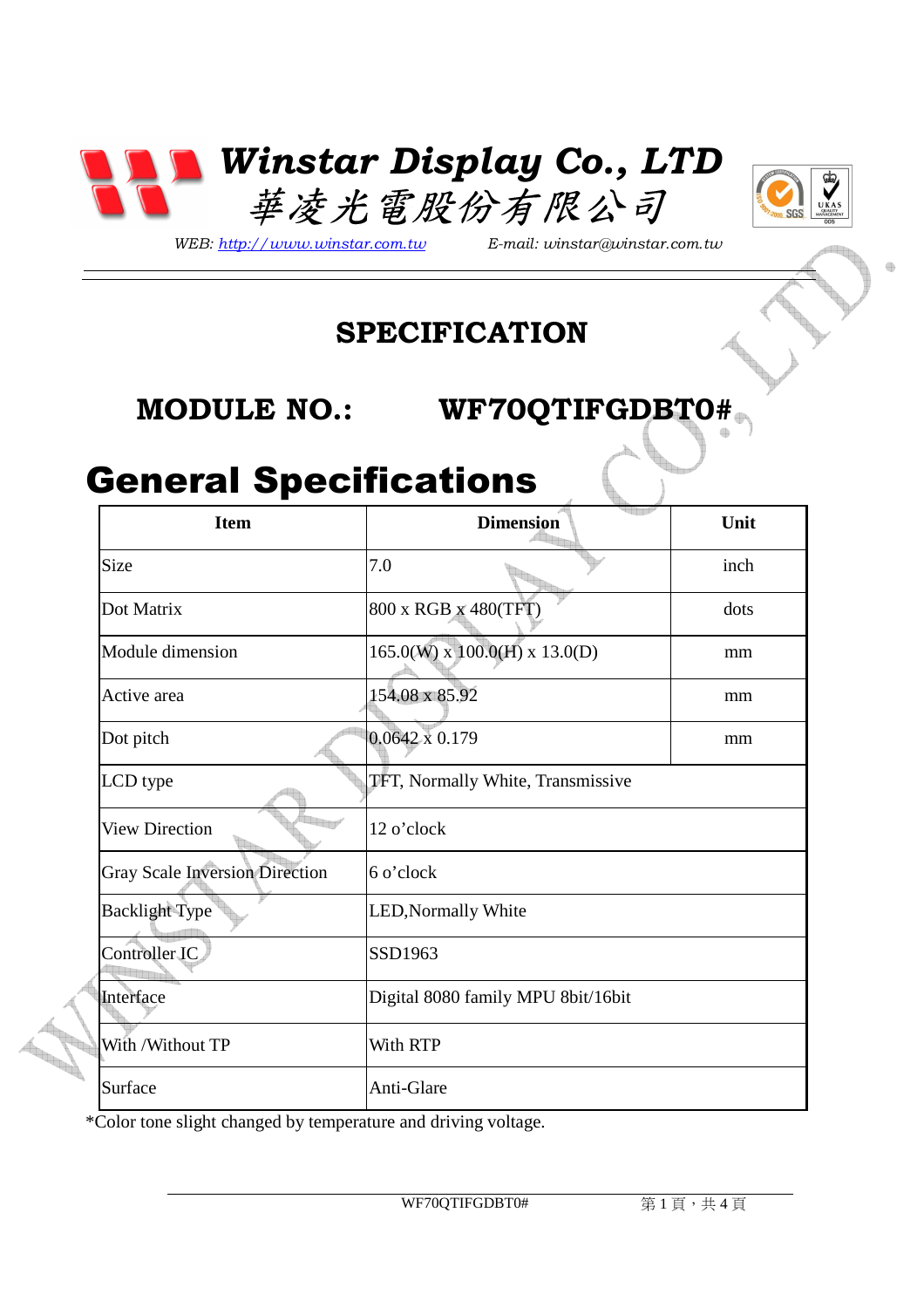# Absolute Maximum Ratings

| <b>Item</b>                  | <b>Symbol</b> | Min   | Typ    | <b>Max</b> | Unit   |
|------------------------------|---------------|-------|--------|------------|--------|
| <b>Operating Temperature</b> | <b>TOP</b>    | $-20$ |        | $+70$      | $\sim$ |
| Storage Temperature          | TCT           | $-30$ | $\sim$ | $+80$      | $\sim$ |

## Electrical Characteristics

**Operating conditions: (CON2.Pin1=GND, Pin2=VDD)**

| <b>Item</b>            | <b>Symbol</b> | <b>Condition</b> | Min | Typ | <b>Max</b> | Unit |
|------------------------|---------------|------------------|-----|-----|------------|------|
| Supply Voltage For LCM | VDD           |                  | 3.0 | JH  | 3.3        |      |
| Supply Current For LCM | IDD           |                  |     | 300 | 450        | mA   |

#### **Backlight driving conditions (CON2.Pin33,34=VLED-, Pin35,36=VLED+)**

| Parameter                               | Symbol    | Min. | `VĎ.   | Max. | Unit |  |
|-----------------------------------------|-----------|------|--------|------|------|--|
| <b>Operation Current For LED Driver</b> | VLED=5V   | 400  |        | 600  | mA   |  |
| <b>Power Consumption</b>                | $VLED=5V$ | 2000 |        | 3000 | mW   |  |
| Supply Voltage For LED Driver           | VLED+     |      |        |      |      |  |
| LED Life Time                           |           |      | 50,000 |      | Hr   |  |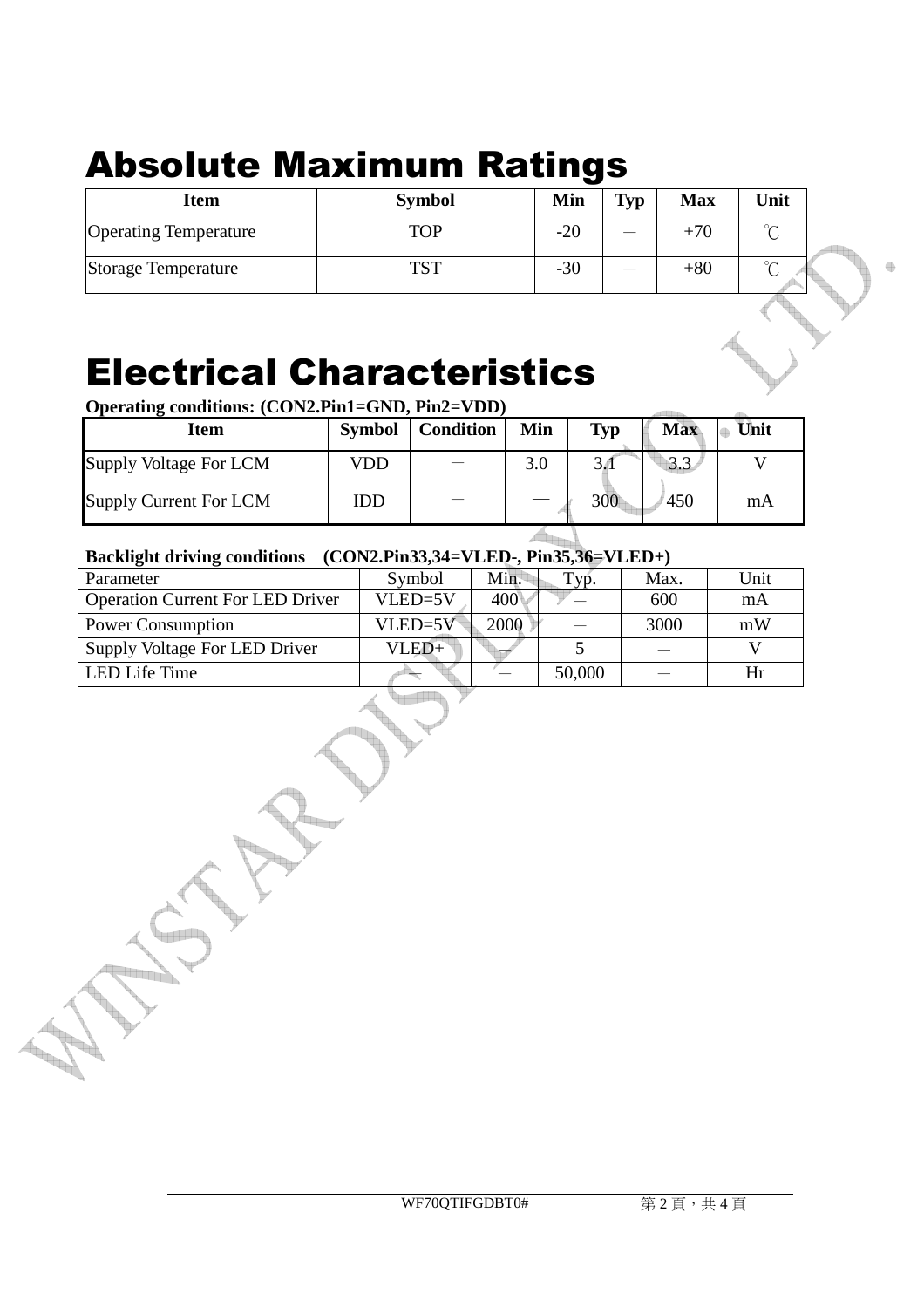# Interface

| Pin            | <b>Symbol</b>           | <b>Function</b>                                   |  |
|----------------|-------------------------|---------------------------------------------------|--|
| $\mathbf{1}$   | <b>GND</b>              | System ground pin of the IC.                      |  |
|                |                         | Connect to system ground.                         |  |
| $\overline{2}$ | <b>VDD</b>              | Power Supply : $+3.3V$                            |  |
| $\overline{3}$ | <b>BLE</b>              | Backlight control signal, H: On \ L: Off          |  |
| $\overline{4}$ | $\mathbf{D}/\mathbf{C}$ | Data/Command select                               |  |
| 5              | <b>WR</b>               | Write strobe signal                               |  |
| 6              | RD                      | Read strobe signal                                |  |
| $\overline{7}$ | D <sub>B</sub> 0        | Data bus                                          |  |
| $\overline{8}$ | DB1                     | Data bus                                          |  |
| $\overline{9}$ | DB <sub>2</sub>         | Data bus                                          |  |
| 10             | DB <sub>3</sub>         | Data bus                                          |  |
| 11             | DB4                     | Data bus                                          |  |
| 12             | DB5                     | Data bus                                          |  |
| 13             | DB <sub>6</sub>         | Data bus                                          |  |
| 14             | DB7                     | Data bus                                          |  |
| 15             | DB <sub>8</sub>         | Data bus (When select 8bits Mode, this pin is NC) |  |
| 16             | DB <sub>9</sub>         | Data bus (When select 8bits Mode, this pin is NC) |  |
| 17             | <b>DB10</b>             | Data bus (When select 8bits Mode, this pin is NC) |  |
| 18             | DB11                    | Data bus (When select 8bits Mode, this pin is NC) |  |
| 19             | DB12                    | Data bus (When select 8bits Mode, this pin is NC) |  |
| 20             | <b>DB13</b>             | Data bus (When select 8bits Mode, this pin is NC) |  |
| 21             | <b>DB14</b>             | Data bus (When select 8bits Mode, this pin is NC) |  |
| 22             | <b>DB15</b>             | Data bus (When select 8bits Mode, this pin is NC) |  |
| 23             | NC                      | No connect                                        |  |
| 24             | NC                      | No connect                                        |  |
| 25             | CS                      | Chip select                                       |  |
| 26             | <b>RST</b>              | Hardware reset                                    |  |
| 27             | L/R                     | Left / right selection; Default L/R=H             |  |
| 28             | U/D                     | Up/down selection; ; Default U/D=L                |  |
| 29             | XL                      | Left electrode                                    |  |
| 30             | YU                      | Top electrode                                     |  |
| 31             | XR                      | Right electrode                                   |  |
| 32             | YD                      | Bottom electrode                                  |  |
| 33             | VLED-                   | Power for LED Driver IC(GND)                      |  |
| 34             | VLED-                   | Power for LED Driver IC(GND)                      |  |
| 35             | VLED+                   | Power for LED Driver $IC(+5V)$                    |  |
| 36             | VLED+                   | Power for LED Driver $IC(+5V)$                    |  |